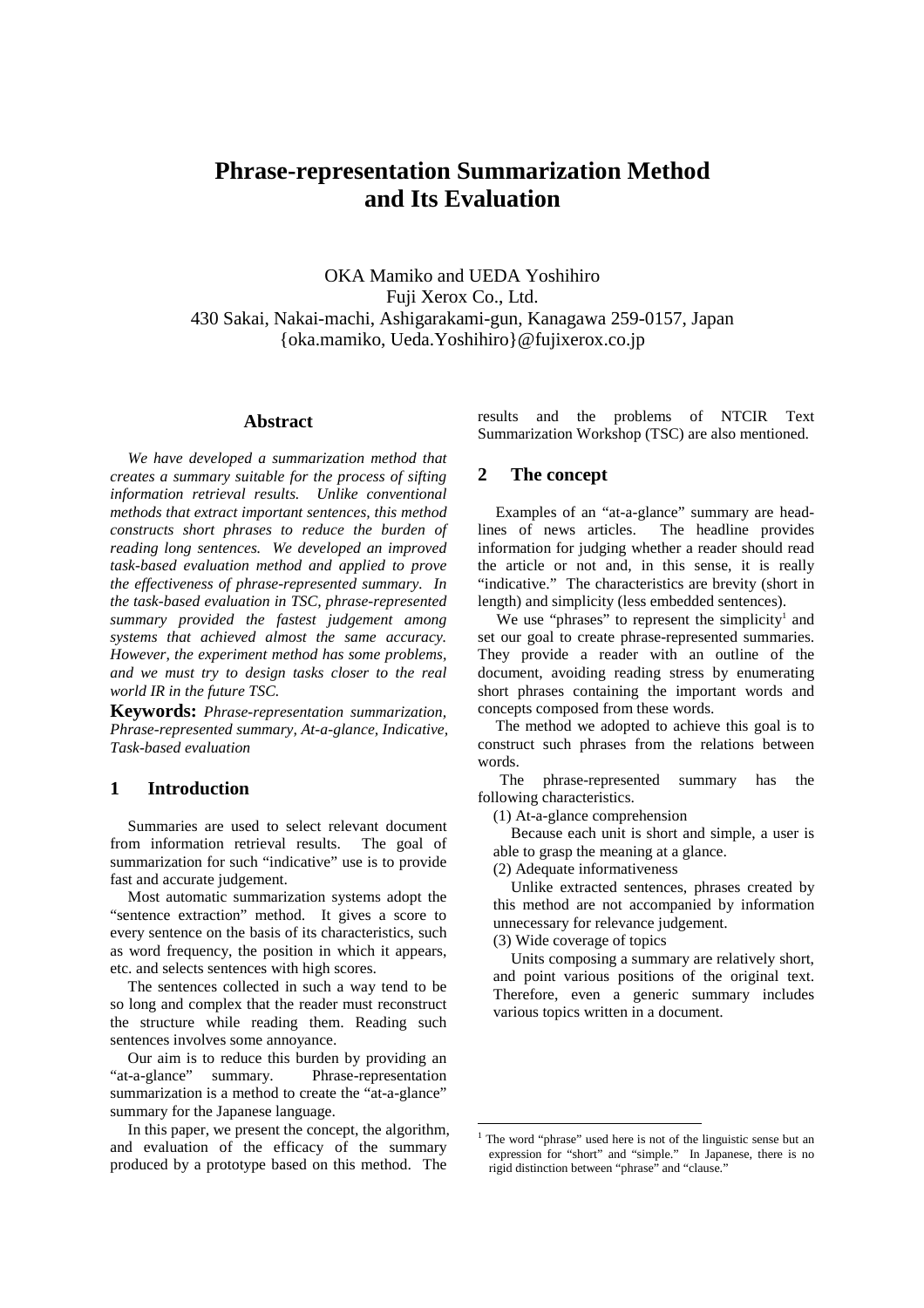

**Figure 1: Outline of phrase construnction.**

### **3 Summarization method**

### **3.1 Outline of phrase construction**

Here we give the outline of the algorithm to construct a phrase using the example shown in Figure 12 . The method consists of the following three steps:

- (1) Selecting a core relation from a text analyzed the relationships between words.
- (2) Adding relations necessary for the unity of the phrase's meaning.
- (3) Generating a surface phrase from the selected relations.

On the first step, a core relation of a phrase is selected from the given text. The sentences in the text are analyzed to produce directed acyclic graphs (DAGs) constructed from relation units. Each unit consists of two nodes (words) and an arc (relation between the words). Each node is not only a single word but also can be a word sequence (noun group).

 $\overline{a}$ 

In Figure 1, the arc connecting the two shaded nodes represents the core relation.

The core relation alone carries insufficient information to convey the content of the original document. On the second step, additional relations are attached to specify the information the phrase supplies into further detail. In Figure 1, the nodes and arcs with double line are attached.

On the third step, a short phrase can be generated from the selected nodes and arcs in the graph.

Phrase-represented summary enumerates such short phrases to give the readers enough information to grasp the outline of a document. This algorithm is explained in the next section.

#### **3.2 Outline of summary generation**

A phrase-represented summary consists of several phrases, and there are two algorithms to generate a summary. One is based on important relations, another is based on important phrases.

Using the relation-based algorithm, an important relation is selected first and it is used as the core of a phrase. The required number of core relations are first selected. Using the phrase-based algorithm, all possible phrases are created first, and important

<sup>&</sup>lt;sup>2</sup> In this paper, the examples are represented in Japanese, because TSC evaluates Japanese text summarization. However, translated words or particle functions in English are attached as much as possible. Applicability of the phrase-representation summarization to other languages is discussed in [1].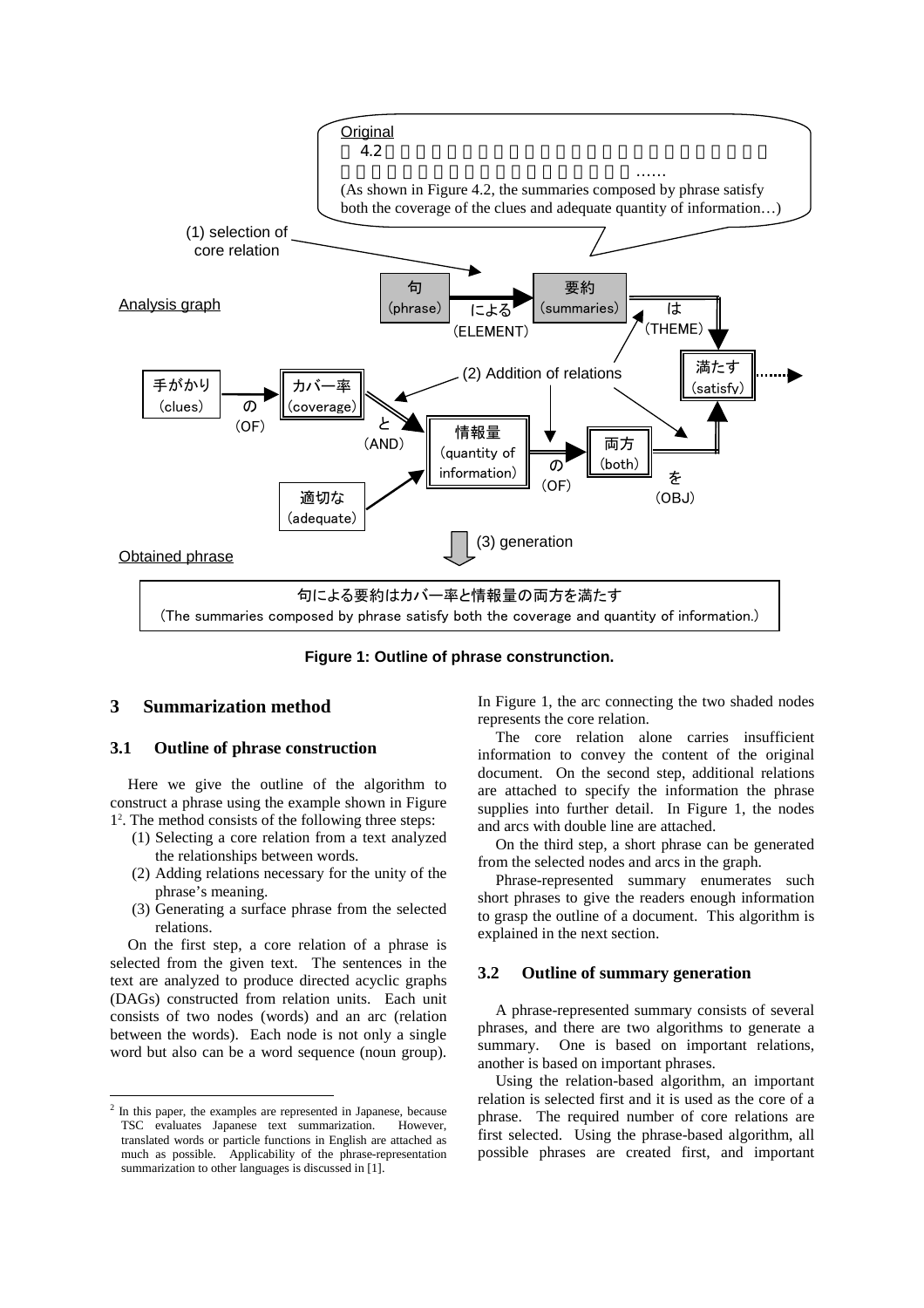phrases are selected from them. Here, we introduce the flow of the phrase-based algorithm, because the summaries submitted to TSC are generated by this algorithm. The flow is shown in Figure 2.

The other method, the relation-based algorithm is introduced in [1].

### **3.3 Further description of each step**

Here, we describe each step in Figure 2.

### *Relation Analysis*

Syntactic analysis is applied to each sentence in the document to produce a DAG of the relations of words. We use a simple parser based on pattern matching [2], one of whose rules always judges each case dependent on its nearest verb. Some of the misanalysis will be hidden by "ambiguity packing" in the "additional relation attachment" step.

#### *Core relation selection*

A relation unit (two nodes and an arc connecting them) is selected as the core of a phrase.

Because different core relations can produce the same phrase by attaching additional relations (in the next step), it is not necessary to select every relation as a "core".

In the current implementation, most relations are selected as the core and omitting multiple phrases in the phrase selection step, because we are in the process of considering what is the good phrase by comparing the phrases generated by the system.

#### *Additional relation attachment*

The information that the core relation carries is usually insufficient. Additional relations are attached to make the information the phrase supplies more specific and to give the reader sufficient information to infer the content of the original document. The following relations are a part of the relations to be attached.

(1) Mandatory cases

Relations that correspond to mandatory cases are attached to verbs. Mandatory case is defined for each verb except for those that share the common mandatory case list, which includes " " (THEME), " " (ALSO) and null-marker.

### Ex.) パンダ(panda)が(AGENT)上野動物園 (Ueno Zoo) に (DATIVE) 贈られた (was presented)

In the examples in this section, underlined words consist of the core relation, and double underline represents the attached words.

(2) Noun modified by a verb

In Japanese, the "verb – noun" structure represents an embedded sentence, and the noun usually fills some gap in the embedded sentence. If the verb in the core relation (noun – verb) consists of such a verb



### **Figure2. Flow of the phrase-based algorithm.**

– noun relation, the modified noun is also assumed to carry important information, even if it does not fill the mandatory case (though the case is not analyzed in the current algorithm). Thus the verb – noun relation is attached to the core.

Ex.) 日本中(all over Japan)を(OBJ)席巻する (dominating)パンダブーム(panda boom)

(3) Ambiguity packing

l

The analysis graphs often contain errors because the pattern-based parser does not resolve ambiguities. For example, the structure

V 0-THAT<sup>3</sup> N1 " " (OF) N2 (Ving N1's N2) is ambiguous in Japanese (V can modify either N1 or N2 but the parser always analyzes N1 as modified). If the V – N1 relation is selected as the core, the N1 – N2 relation is always attached to the core to include the possible  $V - N2$  relation.

<sup>&</sup>lt;sup>3</sup> "0" shows that there are no particles or any other words connecting two words. Japanese does not require anything like relative pronouns.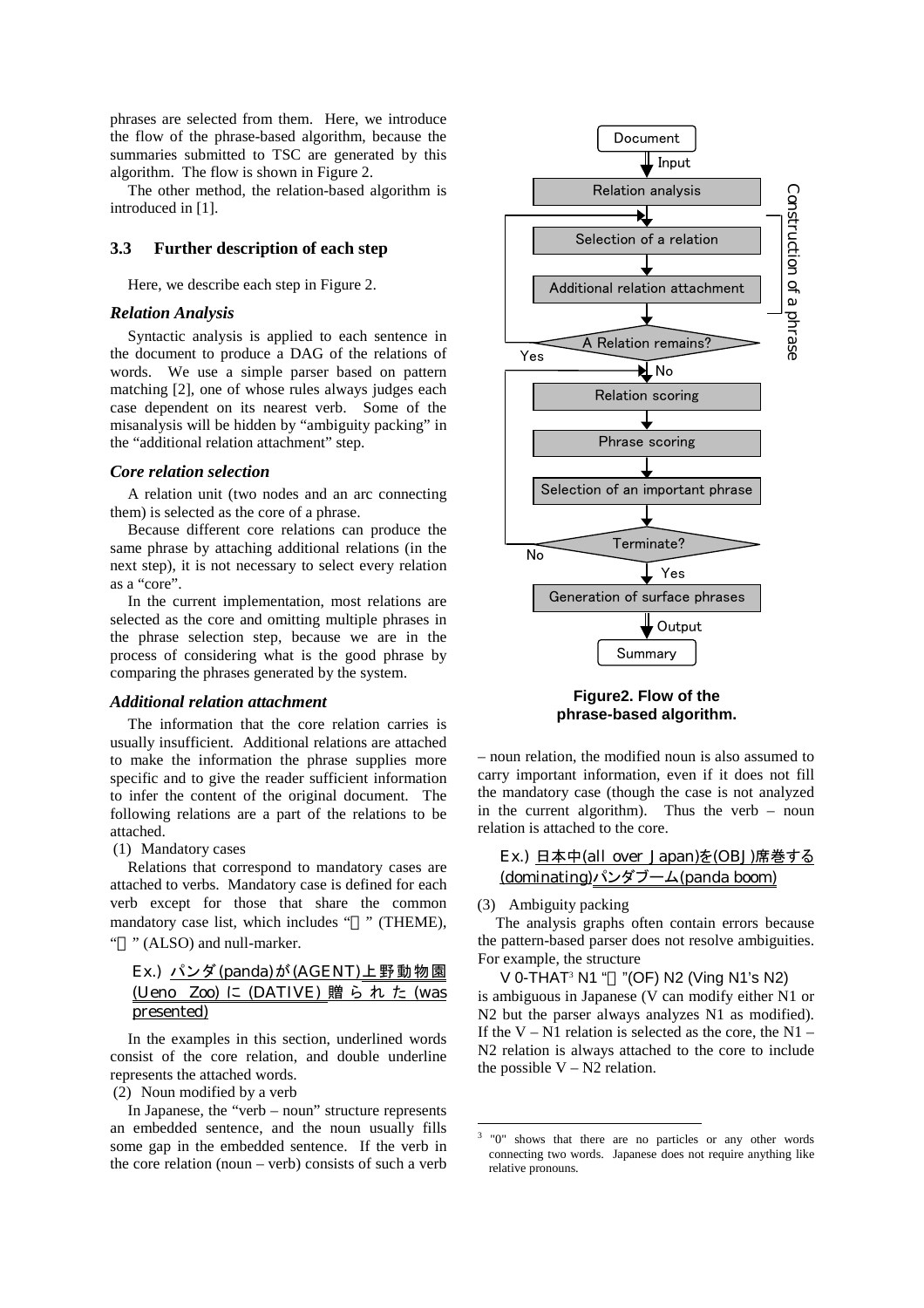### Ex.) 椅子(chair)に(DATIVE)座った(sat)魯迅 (Lu Xun)の(OF)像(statue)

(4) Modifiers of generic nouns

The concepts brought by generic nouns such as " (thing), " $\cdots$ " ("that" of that-clause), " (case), "" (era) are not so specific that they

usually accompany modifiers to be informative. Here such modifiers are attached to make them informative.

### Ex.) 句(phrase)は(THEME)要約(summary) に(DATIVE)適した(suitable)単位(unit)である  $(i<sub>s</sub>)$

#### *Relation scoring*

An importance score is provided for each relation unit.

First, every word is scored by its importance. This score is calculated based on the tf\*IDF value<sup>4</sup> [3]. In the summaries submitted in TSC, the score for the word in the headlines (Task A) or the queries (Task B) is weighted more than its tf\*IDF value.

Then, the relation score is calculated as follows:

Score =  $S_{rel}$  \*  $(S_1 + S_2)$ 

Here,  $S_1$  and  $S_2$  are the scores of the two words connected by relations. The score of a word sequence is calculated by decreasing the sum of the scores of its constituent words according to the length of the word sequence.

 $S_{rel}$  is the importance factor of the relation. The relations that play central roles in the meaning, such as verb cases, are given high scores, and the surrounding relations, such as "AND" relations, are scored low.

#### *Phrase scoring*

An importance score is provided for each phrase. The basic algorithm is to sum up the scores of constituent relations in a phrase. To remove the influence of the phrase length, the total score is relaxed according to the number of constituent relations.

#### *Phrase selection*

The phrase with the highest score among all phrases is selected to compose a summary.

#### *Terminative condition*

Whether the summaries created so far are sufficient is judged. Currently, either the number of phrases or characters defines the condition.

#### *Re-scoring of relations*

 $\overline{a}$ 

If the condition is not satisfied, another phrase is selected. Before them, relation scores and phrase scores are re-calculated reducing the scores of the words used in the last phrase to avoid frequent use of the same words.

Score reduction is achieved by multiplying the predefined cut-down ratio R ( $0 < R < 1$ ) by the scores of the words used.

#### *Generation of surface phrases*

The surface phrases are produced from selected relations to connect the surface strings of the nodes and their belonging words in the original order. In this step, the parts that are not selected in a summary phrase are replaced by "…". An example is as follows.

Ex.) …「句」による要約は、…カバー率と…情報 量の両方を満たしており、…

### **4 Implementation**

We developed a prototype of the summarization system based on this algorithm. The system is developed in Java and C++, and working on Windows 95/98/NT and Solaris 2.6.

The time consumed by summarization process is in proportion to the text length and it takes about 800 msec to generate a summary for an A4 sized document (2000 Japanese characters) using a Sun Enterprise 450<sup>5</sup>.

### **5 Evaluation**

l

### **5.1 Evaluation method for the phraserepresented summary**

The aim of the phrase-representation summarization is to give fast and accurate judgement in selecting relevant documents from IR results. Thus, task-based evaluation on information retrieval [4] is adequate to evaluate the effectiveness of the summarization method.

We have conducted an evaluation experiment in 1999 [5], and participated in task-based evaluation (Task B) in TSC.

#### **5.2 Our task-based evaluation in 1999**

Task-based evaluation has recently drawn the attention in the summarization field, and some experiments on information retrieval were reported [6][7]. However, there is no standard evaluation method, and we consider that there are some shortcomings in the existing methods. Thus, we developed an improved evaluation method and carried out a relatively large-scale experiment.

<sup>&</sup>lt;sup>4</sup> IDF is calculated from Mainichi Newspapers in 1995 (CD-ROM).

<sup>5</sup> Java , Solaris and Sun are the trademarks of Sun Microsystems. Windows is the trademarks of Microsoft and Intel, respectively.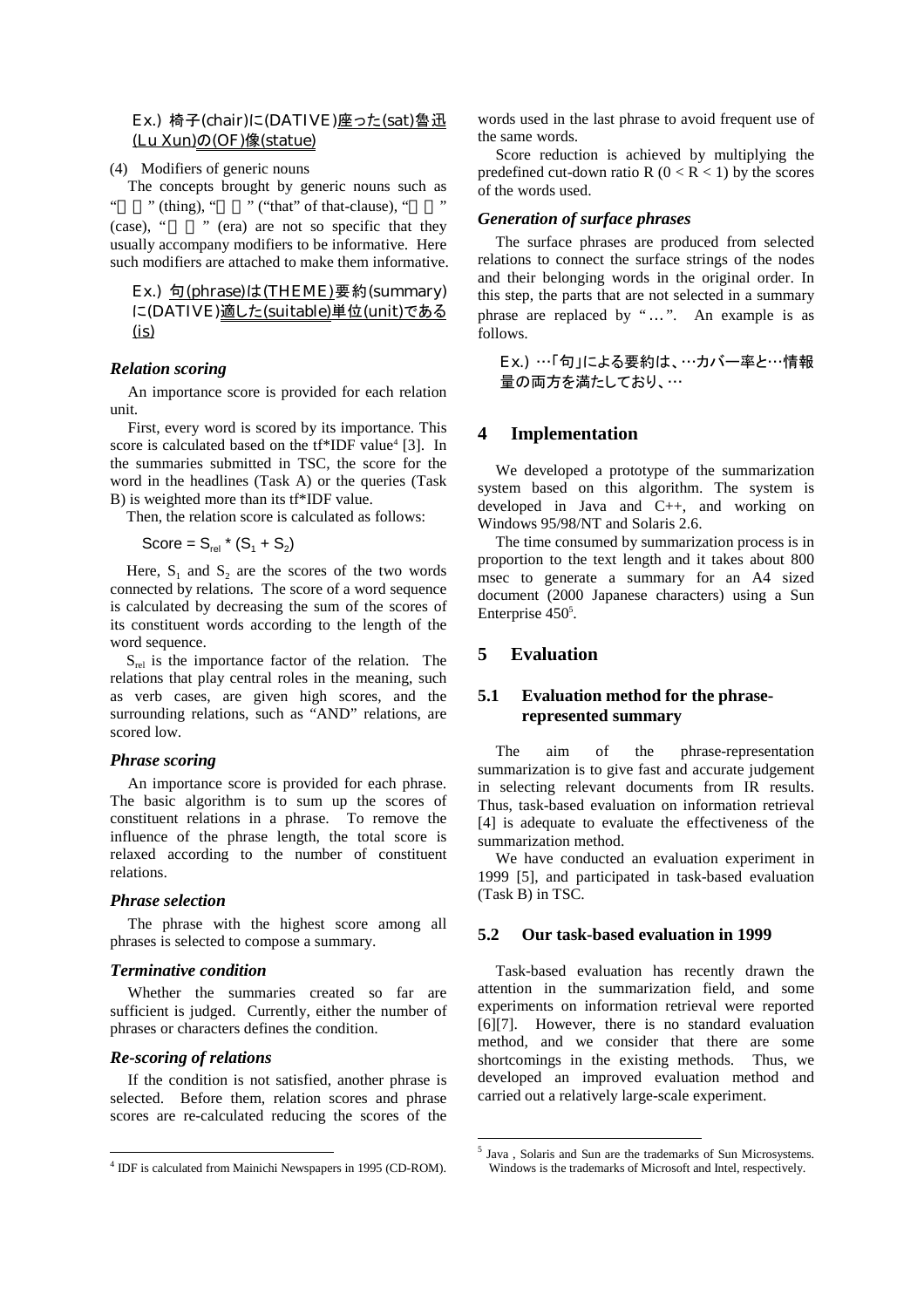Here we briefly introduce our task-based evaluation.

#### *Evaluation method*

We compared four types of summary: (a) leading fixed-length characters, (b) tf\*IDF-based sentence extraction summaries [8], (c) phrase-represented summaries and (d) tf\*IDF-based keywords. The evaluation criteria were the accuracy of subjects' relevance assessment and the time to assess.

The characteristics of our evaluation method are as follows:

- (1) The summary length is regulated to sixty to eighty characters.
- (2) To reduce the diversity of the assessment, we made the assumed situation realistic and specify it into details including the purpose of the search.
- (3) We assigned ten subjects per summary sample to reduce the influence of each person's assessment.
- (4) For subjects to assess the relevance, we introduced four relevance levels (from higher to lower: L3, L2, L1 and L0, which is judged to be irrelevant).

#### *Experiment results*

The relationship of the accuracy and the time is shown in Figure 3. To represent the accuracy, fmeasures are used in Figure 3.

The result proves that the phrase-represented summaries serve accurate judgement in a relatively short time.



**Figure 3. The relationship between f-measures and time.**

### **5.3 Task-based evaluation in TSC**

The relationship between f-measures and time in TSC-task B is shown in Figure 4. We use the result of "answer level B", because whether a topic is the

subject of a document or not is independent of whether a user needs the document or not.

We can not simply compare all summaries in Figure 4 because of the diversity of the summary length.



The summary length is not regulated in TSC-task B. We submitted two different lengths of phraserepresented summaries: within 100 characters (System 3) and 150 characters (System 4) to fit it to the purpose of the task (IR sifting).

However, other participants submitted much longer summaries. The summary length of each system is compared in Figure 5. The broken line represents the average character numbers of all summaries except full text. Figure 5 shows that summaries by System 3 and System 4 are much shorter than the average length.



**Figure 5. Summary length.**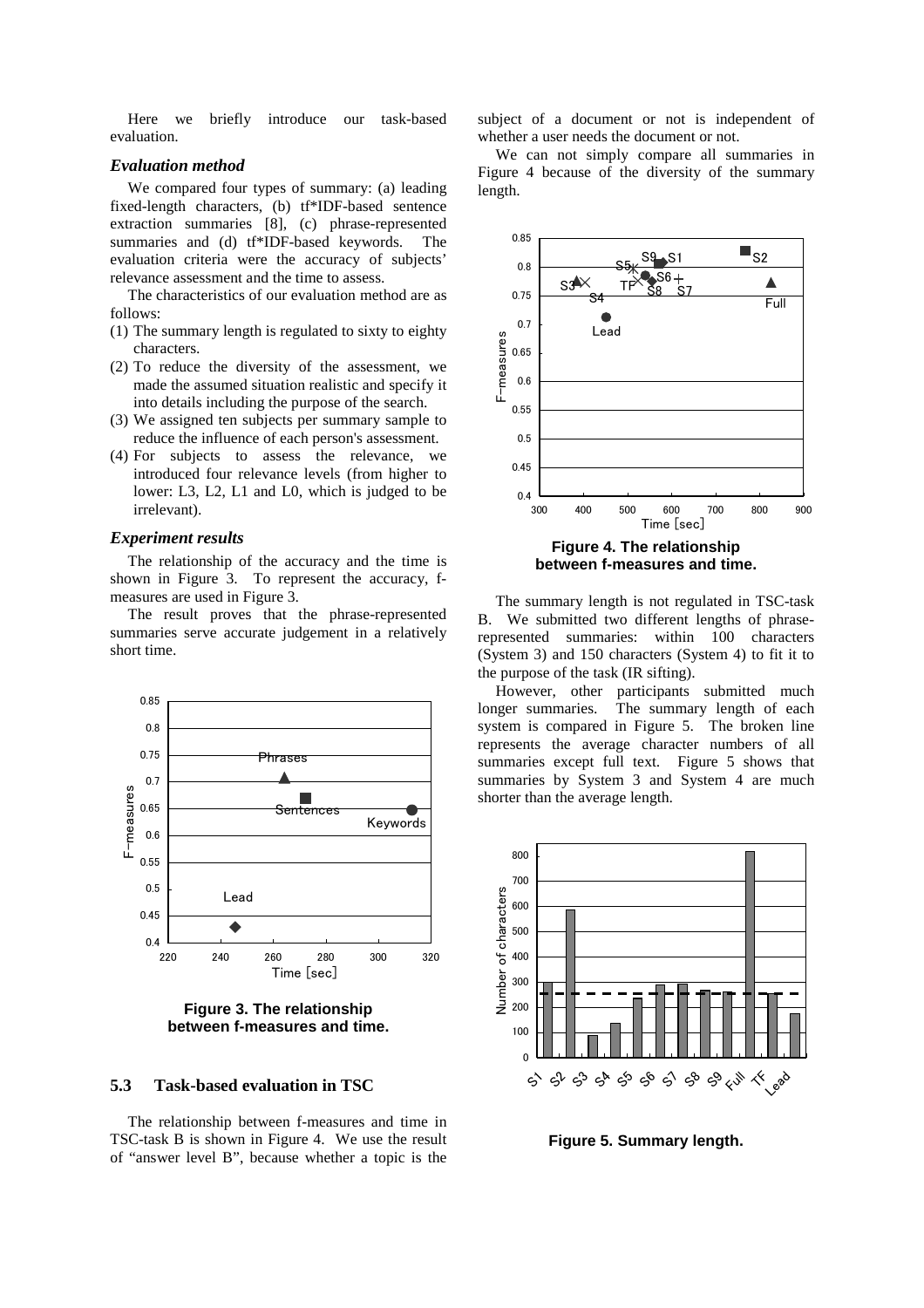Generally speaking, longer text has larger information, and requires a longer time to read. The relationship between the summary length and the fmeasures is shown in Figure 6, and the relationship between the summary length and time is shown in Figure 7. These figures support the above assumption.



**Figure 6. The relationship between summary length and f-measures.**



**Figure 7. The relationship between summary length and time.**

However, at least we can get the following information from these results.

(1) The phrase-represented summaries are much faster than the systems that get almost the same f-measures.

(2) The phrase-represented summaries are about 1/8 length of full text and get almost the same f-measures.

### **5.4 Toward future task-ba**s**ed evaluation**

The comparison between our experiment and TSCtask B is shown in Table 1. From the experiences of designing an experiment method and participating in TSC-task B, we would like to make some suggestions for the future TSC.

If the task-based evaluation on information retrieval will be carried out also in the future, we must try to design tasks closer to the real situation. Here we discuss them from three aspects: summary, task and document.

#### *Summaries to be read*

In the standard WWW search engines, about 100 characters are used as the summary and the length must be adequate as a replacement of the document itself. Not only regulate the length, but also selecting an appropriate length must be needed.

#### *Task*

In the assumed IR on TSC, each topic is given as a simple concept (e.g. "performances at Kabuki-za") and thus the subjects must judge the relevance whether the concept is included in the document or not. Such IR is largely different from the real world IR. We usually have some purpose and retrieval is just a mean to achieve the goal, and judge whether the document itself contains information to fulfill the purpose by reading the summary. The criteria depends on the situations, for example, "the searcher must make an survey of reviews of the performances at Kabuki-za," or "the searcher wants to reserve tickets of coming performance at Kabuki-za".

The f-measures of full texts support our view. In the task-based evaluation, it is assumed that subjects can judge relevance correctly by full texts, and the system can be evaluated by how good they can achieve the task using summaries instead of full texts. In the experiment result shown in Figure 4, the fmeasures of the full texts are relatively low. It represents that many subjects cannot achieve their task even if they are given the full information.

#### *Documents to be retrieved*

The document source in TSC is newspaper articles, but usually we search various types of documents at once. In the WWW for example, there are various styles or forms of documents, such as essays, articles, papers, advertisements, mail archives or diaries. Though there are many problems (e.g. copyright) to obtain and use various types of document, we should try to make a test collection of inconsistent documents and use them in evaluations like TSC.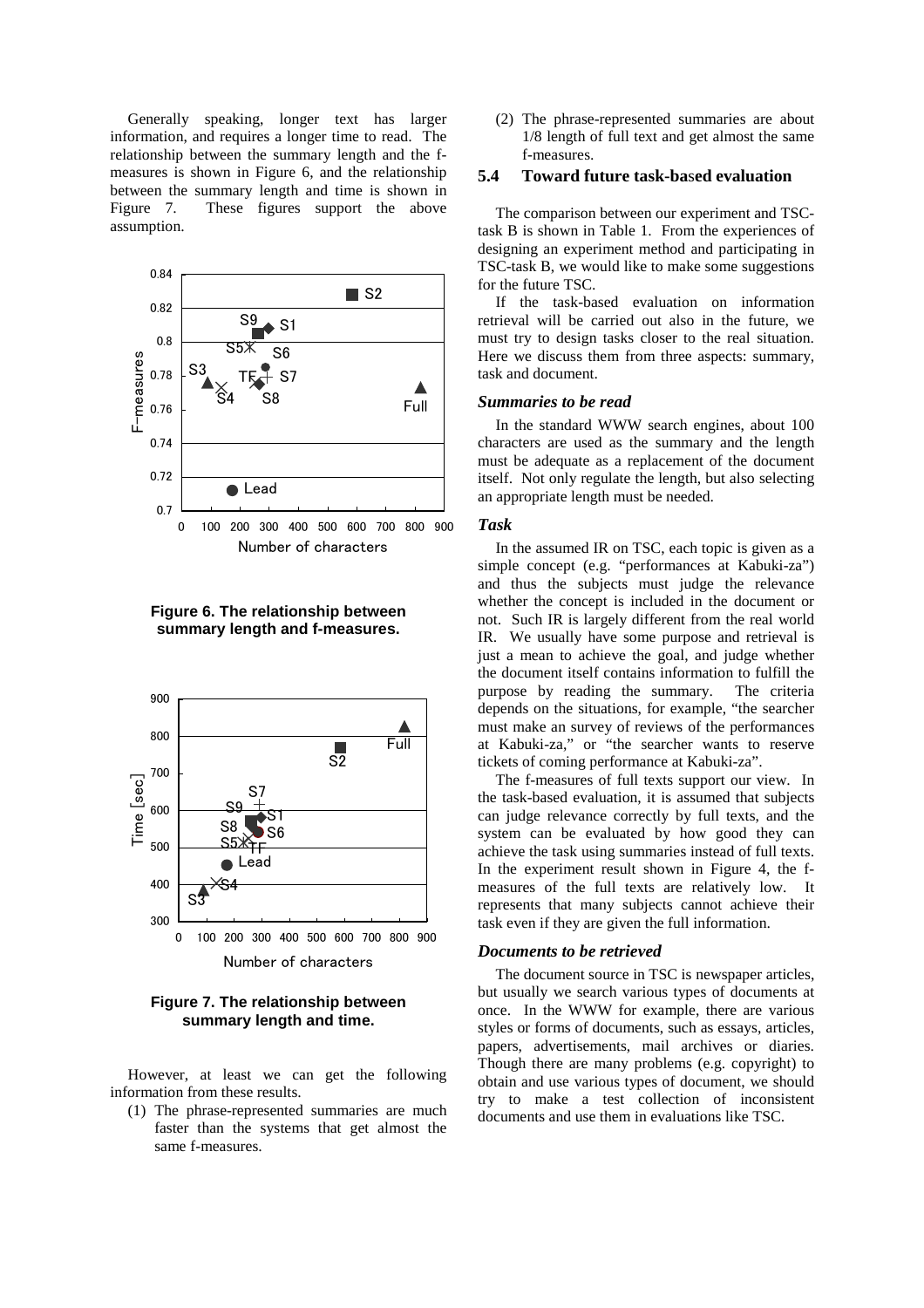|                                   | Our experiment in 1999               | <b>TSC-task B</b>                   |
|-----------------------------------|--------------------------------------|-------------------------------------|
| Document source                   | <b>WWW</b>                           | Newspaper                           |
| IR question                       | detailed<br>with<br>Newly<br>created | Selected topics from IREX           |
|                                   | situations                           |                                     |
| Number of questions               | 3                                    | 12                                  |
| Number of documents per           | 10                                   | 50                                  |
| question                          |                                      |                                     |
| Summary length                    | 60-80 characters                     | Not regurated                       |
| Subjects                          | 40 persons who usually use WWW       | 36 students                         |
|                                   | search                               |                                     |
| subjects<br>Number<br>of<br>per   | 10                                   | 3                                   |
| summary sample                    |                                      |                                     |
| Relevance levels in subject's     | 4 levels                             | 2 levels                            |
| assessment                        | $(L3:$ the answer to the question is | (relevant or irrelevant)            |
|                                   | found in a summary.                  |                                     |
|                                   | L2: a clue to the answer is found in |                                     |
|                                   | a summary.                           |                                     |
|                                   | $L1$ : clues are not found in a      |                                     |
|                                   | summary, but the document may be     |                                     |
|                                   | relevant.                            |                                     |
|                                   | L0: irrelevant.)                     |                                     |
| $\sigma$ f<br>Relevance<br>levels | 2 levels                             | 3 levels                            |
| document                          | (relevant or irrelevant)             | (Level A: given topic is subject of |
|                                   |                                      | an article.                         |
|                                   |                                      | Level B: given topic is not subject |
|                                   |                                      | but written in an article.          |
|                                   |                                      | Level C: irrelevant.)               |

## **Table 1. Comparison of the experiment method.**

### **5.5 The evaluation of the phrase style**

Though TSC-task A is for informative summaries, we have participated also in task A-2. In task A-2, the system results are compared with human-prepared summaries by two ways: one is content-based evaluation (task A-2-1) and another is subjective evaluation (task A-2-2).

The result of task A-2-2 shows that the acceptability of the phrase-represented summaries is not so highly evaluated by human. We suppose there are two reasons. One is that the form of phraserepresented summary extremely differs from that of which general human reminds as "summary". The other is that phrase-represented summary occasionally contains a phrase that is grammatically incorrect, whereas sentence extraction does not contains such errors, because each constituent is the original sentence itself.

One of the purposes that we have participated in task A-2 is to evaluate the phrase style. As described in Section 3.3, the parts not selected in a summary are replaced by "…". This style has both advantages and shortcomings. One of the advantages of using "…" is to allow reader to imagine the meaning even if the phrase is not perfect. One of the shortcomings is that "…" disturbs smooth reading and understanding.

We submitted two types of summary: (1) All parts not selected in a phrase are replaced by "…" (System 3). (2) Only the end of a phrase is replaced by "…" (System 4).

The result is that the (2) type summaries were better in both readability and similarity to the human summaries. We would like to take this into consideration in designing future systems.

#### **5.6 The content-based evaluation**

The result of task A-2-1, the similarity between the system results and the human-prepared summaries is shown in Figure 8. System 3 is omitted here, because System 3 and System 4 have almost the same contents.

In Figure 8, the phrase-represented summaries occupy relatively high positions among all systems.

One of the factors that raise the similarity comes from the summary creating method. The phraserepresented summaries are constructed so that they include the important concepts of the document, and this goal resembles that of the human free summaries. And each phrase is a part of the original sentence as the sentences of the important-part summaries. On the contrary, the sentences which most summarization systems output necessarily include not so important parts of the sentences to reduce the similarity score.

If we tune up our system for newspaper summaries or human-prepared summaries used in TSC dryrun,